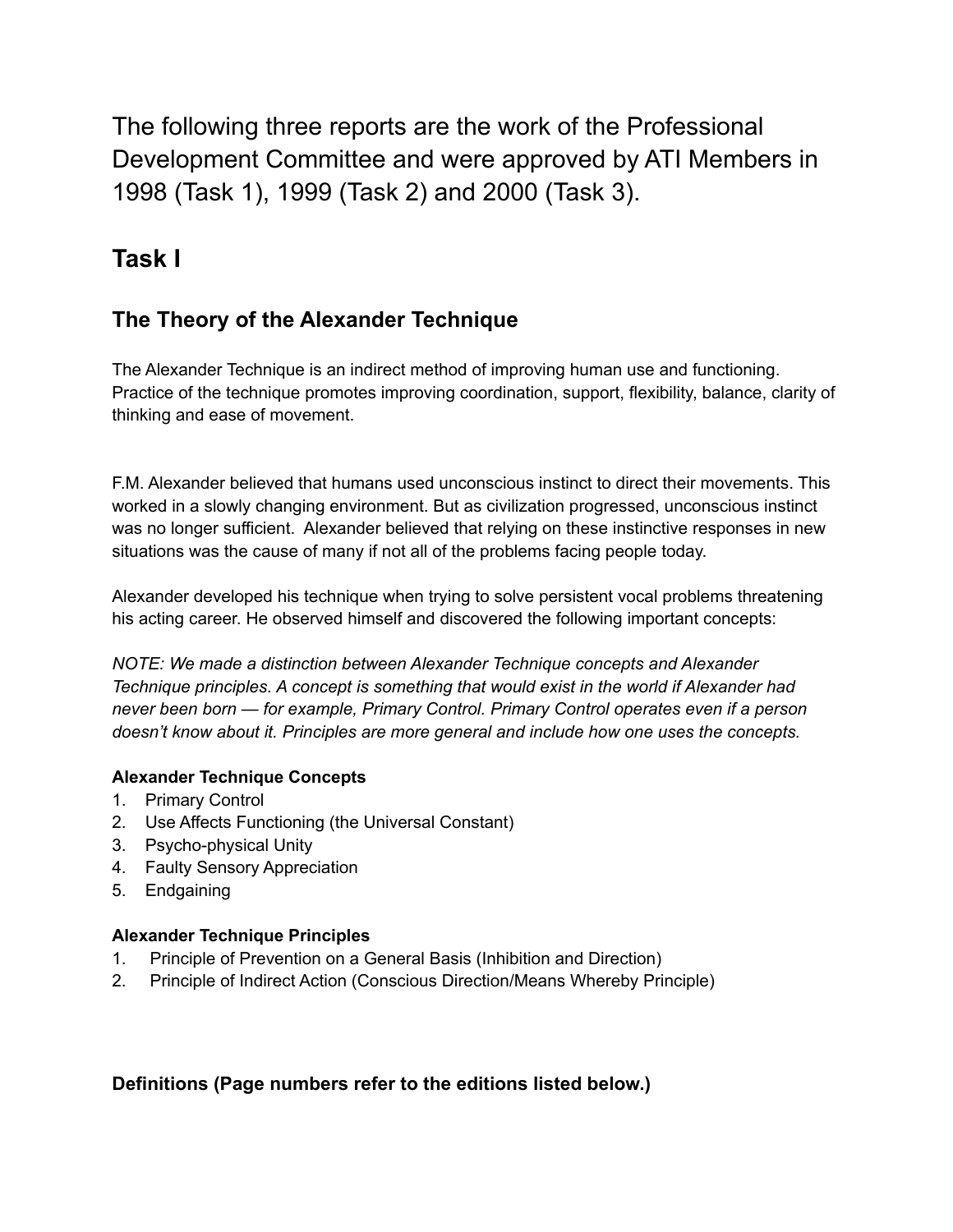#### **Alexander Technique Concepts** (adopted by ATI Members in 1998) *NOTE: the numbers in parentheses refer to the number of each item in the above list of concepts.*

(1) **Primary control**: Alexander discovered that "pulling back of the head" resulted in a shortening of his stature and a decrease in his ability to function. By allowing his head to move freely in a direction he described as "forward and up" from the top of his spine, a lengthening resulted in his stature and an improvement in his overall functioning. He labeled this discovery **Primary Control**, because this relationship of neck, head and torso determined the quality of his coordination as a whole being.

"...there is a primary control of the use of the self, which governs the working of all the mechanisms and so renders the control of the complex human organism comparatively simple. This primary control...depends upon a certain use of the head and neck in relation to the use of the rest of the body…." (*The Use of the Self, p.65*).

(2) **Use Affects Functioning** (*The Universal Constant*): Alexander discovered that how he used himself affected how he functioned. His misuse resulted in health problems including vocal trouble. When he stopped misusing himself, his voice and his overall health improved.

"A good manner of use of the self exerts an influence for good upon general functioning which is not only continuous, but also grows stronger as time goes on, becoming....a *constant* influence tending always to raise the standard of functioning and improve the manner of reaction. A bad manner of use, on the other hand, continuously exerts an influence for ill tending to lower the standard of general functioning, thus becoming a *constant* influence tending always to interfere with every functional activity...and harmfully affecting the manner of every reaction." (*Universal Constant in Living, p. 7* ) "...our manner of use is a constant influence for good or ill upon our general functioning." (*Universal Constant in Living, p. 12)* (Alexander's italics )

(3) **Psycho-physical unity**: Alexander realized if he made a change in one part of his body, that change affected the rest of him. His thinking was reflected in his patterns of use. He concluded there is no division between mind and body.

"...the unity of the human organism is indivisible...[such that]...any change in a part means a change in the whole, and the parts of the human organism are knit so closely into a unity that any attempt to make a fundamental change in the working of a part is bound to alter the use and adjustment of the whole." (*The Use of the Self, p. 54* ) "[E]very act is a reaction to a stimulus received through the sensory mechanisms, [and] no act can be described as wholly "mental" or wholly "physical." (*The Use of the Self, p. 52* )

(4) **Faulty Sensory Appreciation**: While Alexander tried to discover a better way to use his voice, he noticed when looking in a mirror, he was not doing what he thought. His feelings, which he called sensory appreciation, were unreliable.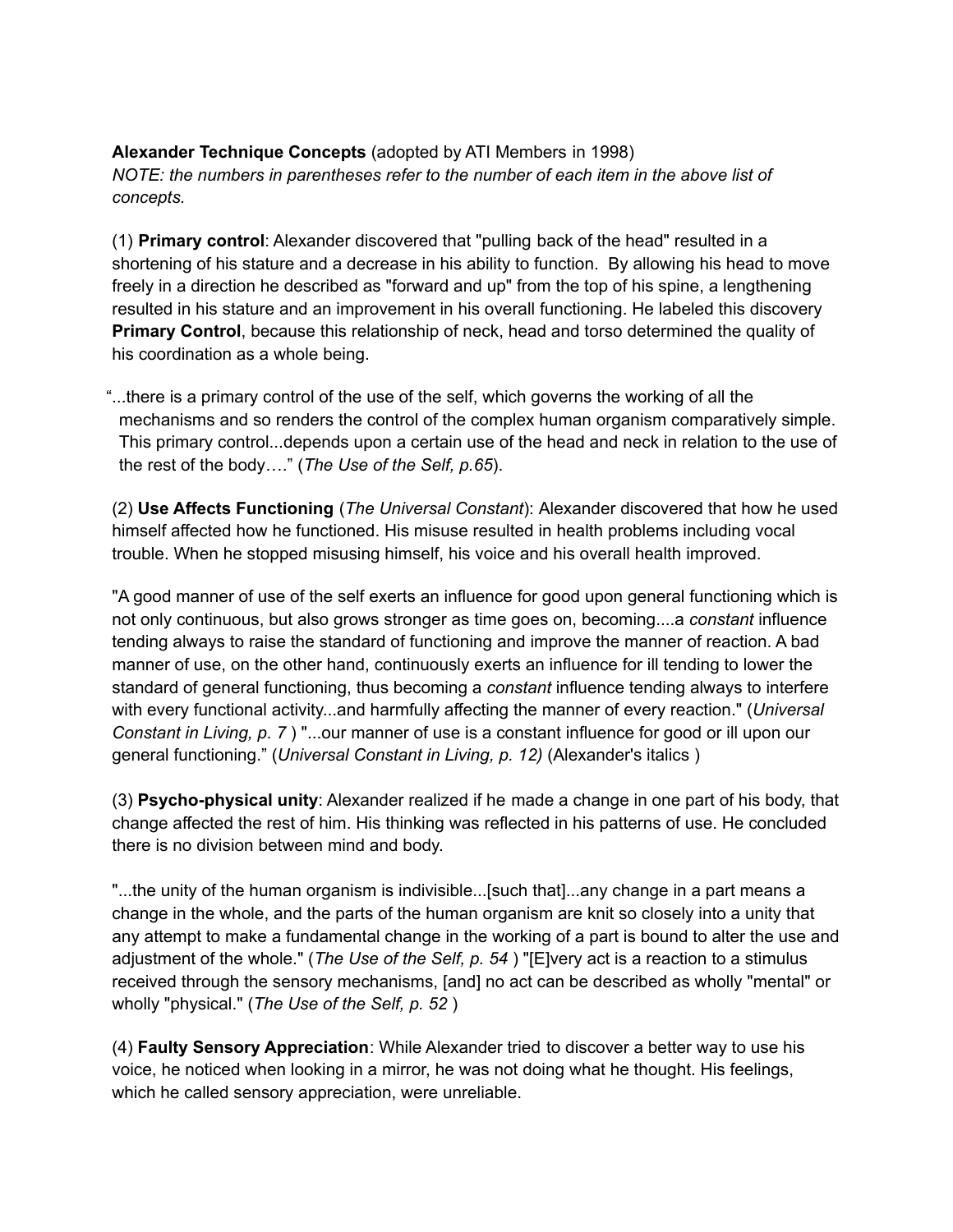"Almost all civilized human creatures have developed a condition in which the sensory appreciation (feeling) is more or less imperfect and deceptive, and it naturally follows that it cannot be relied upon in re-education, readjustment and co-ordination, or in our attempts to put right something we know to be wrong with our psycho-physical selves." (*Constructive Conscious Control of the Individual, p.98*)

He explains how faulty sensory appreciation can develop:

"We get into the habit of performing a certain act in a certain way, and we experience a certain feeling in connection with it which we recognize as "right." *The act and the particular feeling associated with it become one in our recognition."* (*Constructive Conscious Control of the Individual,* p.86 (Alexander's italics )

Alexander believed that if our sensory appreciation is faulty, our judgment is faulty. He writes:

"...[O]ur judgment is based on experience, [and] we must also see that where this experience is incorrect and deceptive, the resulting judgment is bound to be misleading and out of touch with reality. *We have to recognize*, therefore, *that our sensory peculiarities are the foundation of what we think of as our opinions.*... (*Constructive Conscious Control of the Individual*, p.95) (Alexander's italics)

(5) **End-gaining**: During his experimentation, Alexander discovered his strong desire to reach his goal. He used his habitual, unconscious responses, instead of considering another way (means-whereby). He called this end-gaining and contrasted it with using the best means-whereby to gain his end.

"The "end-gaining" principle involves a direct procedure on the part of the person endeavouring to gain the desired "end." This direct procedure is associated with dependence upon sub-conscious guidance and control, leading, in cases where a condition of mal-co-ordination is present, to an unsatisfactory use of the mechanisms and to an increase in the defects and peculiarities already existing." (*Constructive Conscious Control of the Individual,* p. 7, footnote)

**From the above concepts, Alexander derived two principles. They are called the Principle of Prevention on a General Basis (Inhibition and Conscious Direction) and the Principle of Indirect Action (Conscious Direction/Means Whereby Principle).**

1. **Principle of Prevention on a General Basis** (Inhibition and Conscious Direction). Alexander discovered the first step to improving his use was to stop responding habitually to the idea of speaking. This he described as Inhibition, which allowed him to perform any activity with a beneficial effect on his overall functioning.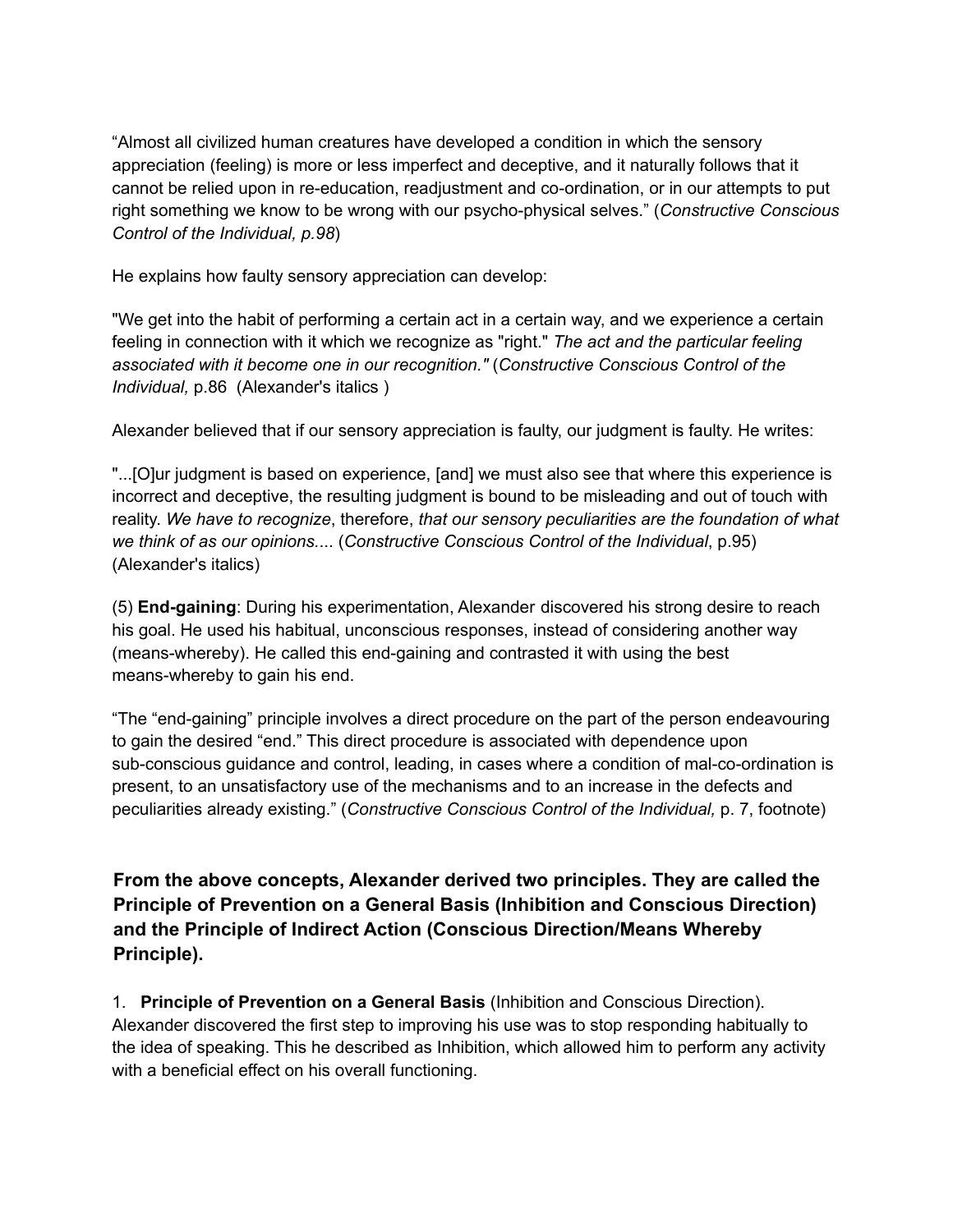"In my work we are concerned primarily with non-doing in the fundamental sense of what we should not do in the use of ourselves in our daily activities; in other words, with preventing that habitual misuse of the psycho-physical mechanisms which renders these activities a constant source of harm to the organism." (*Universal Constant in Living, p.99*)

"The preventive messages projected serve to stop off the misdirection associated with harmful habitual use of ourselves in the performance of an act...." (*Universal Constant in Living, p.85*)

2. **Principle of Indirect Action** (Conscious Direction/Means Whereby Principle) Alexander's desire to speak was goal driven (Endgaining). He relied on familiar feelings to speak. As he experimented, he developed a new three-step procedure: self observation, relying on reason rather than feelings, and then using this conscious guidance when speaking. This new procedure was an indirect way to gain his end.

He writes that he must "analyse the conditions of use present; select (reason out) the means whereby a more satisfactory use could be brought about; to project *consciously* the directions required for putting these means into effect." (*The Use of the Self, p. 39*) (Alexander's italics).

"The "means-whereby" principle...involves a reasoning consideration of the causes of the conditions present, and an indirect instead of a direct procedure on the part of the person endeavouring to gain the desired "end." (*Constructive Conscious Control of the Individual, p. 41* footnote)

"Means-whereby"...indicate[s] the reasoned means to the gaining of an end...includ[ing] the inhibition of the habitual use of the mechanisms of the organism, and the conscious projection of new directions necessary to the performance of the different acts involved in a new and more satisfactory use of these mechanisms." (*The Use of the Self,* p. 27, footnote).

Direction "...indicate[s] the process involved in projecting messages from the brain to the mechanisms and in conducting the energy necessary to the use of these mechanisms." (*The Use of the Self,* p. 20, footnote).

### *The following information is included as a resource.*

### A Recommended Reading List

*This list of chapters and books was recommended by ATI Members and Teacher Trainers. They believe that people who read from this list will have a solid understanding of the Alexander Technique concepts and principles*

● From Primitive Conditions to Present Needs (from *Man's Supreme Inheritance*) Part 1, Chapter 1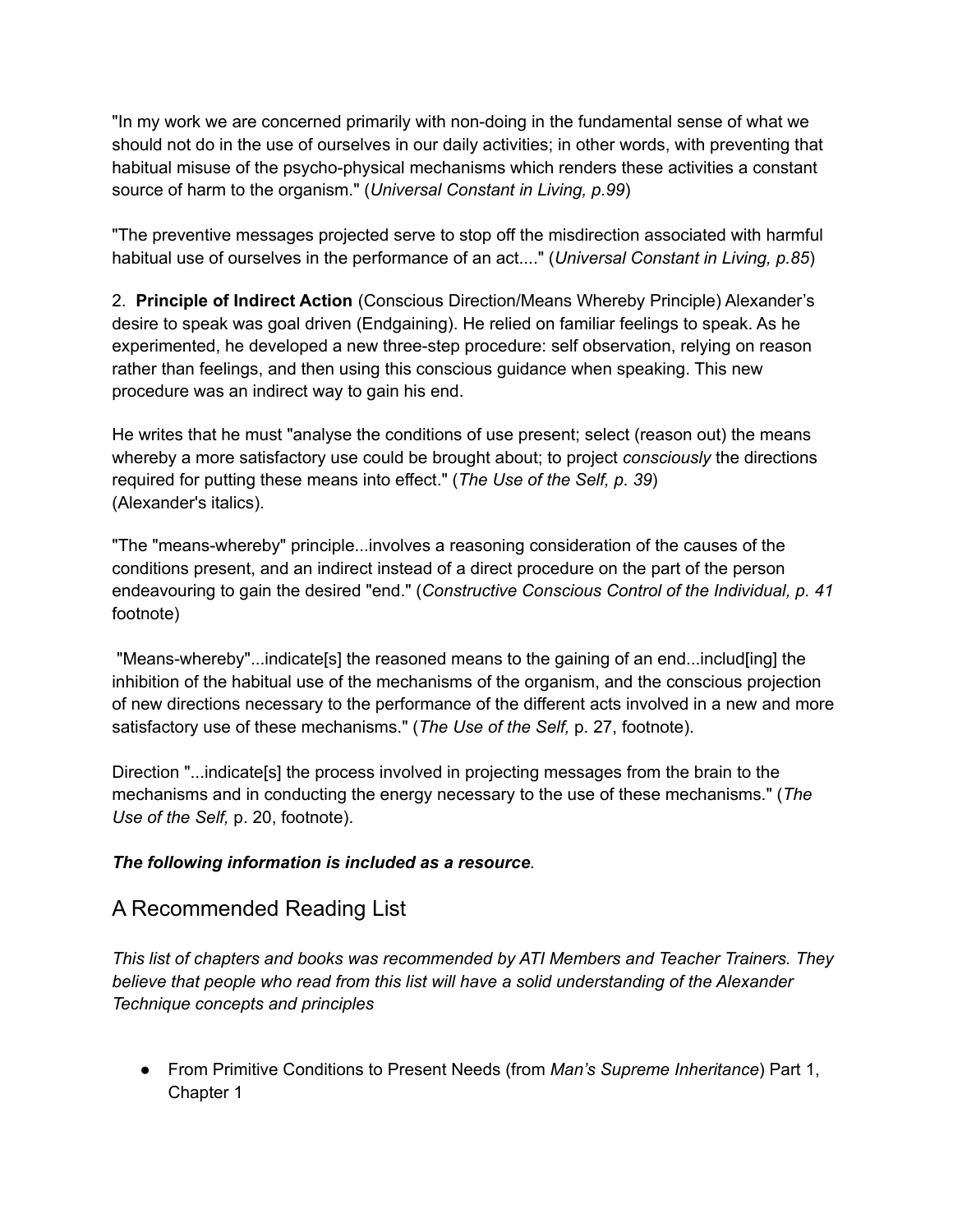- Habits of Thought and of Body (from *Man's Supreme Inheritance*) (Part 1, Chapter 6)
- Education and re-education (from *Constructive Conscious Control of the Individual*) Part 2, Chapter 1
- Incorrect Conception (from *Constructive Conscious Control of the Individual*) Part 2, Chapter 2
- Imperfect Sensory Appreciation (from *Constructive Conscious Control of the Individual*) Part 2, Chapter 3
- Illustration (from *Constructive Conscious Control of the Individual*) Part 2, Chapter 4
- The Evolution of a Technique (from *The Use of the Self* Chapter 1)
- The Golfer Who Cannot Keep His Eyes on the Ball (from *The Use of the Self*) Chapter 3
- The Stutterer (from *The Use of the Self*) Chapter 4
- The Constant Influence of Manner of Use in Relation to Change (from *The Universal Constant in Living*) Chapter 5
- *Freedom to Change* by Frank Pierce Jones

### **References and other information**

*Man's Supreme Inheritance (MSI)*, Mouritz, 1996. *Constructive Conscious Control of the Individual* (CCCl), Mouritz, 2004. *Use of the Self*, Victor Gollancz, 1985. *Universal Constant in Living (UCL)*, Mouritz, 2000

**Translations:** Currently (2022) all four of Alexander's books are available in Japanese; translations of *Constructive Conscious Control of the Individual* and *The Universal Constant in Living* are available in German; translations of *The Use of the Self* are available in German and French.

## The Alexander Technique Body of Knowledge

This is a partial list of resources listed historically.

- 1. Writings by F.M. Alexander.
- 2. Written memoirs of people who knew Alexander.
- 3. Biographical accounts of the Alexanders and the history of the technique.
- 4. Theoretical explorations and research into the technique.
- 5. Journals, newsletters of Alexander Technique organizations and proceedings of International Congresses.
- 6. Books about the technique.
- 7. Oral history of the technique.
- 8. Videotapes about the technique.
- 9. There are traditions of teaching being passed on to new generations of students.

Embodied in them are our own experiences and understanding as we evolve.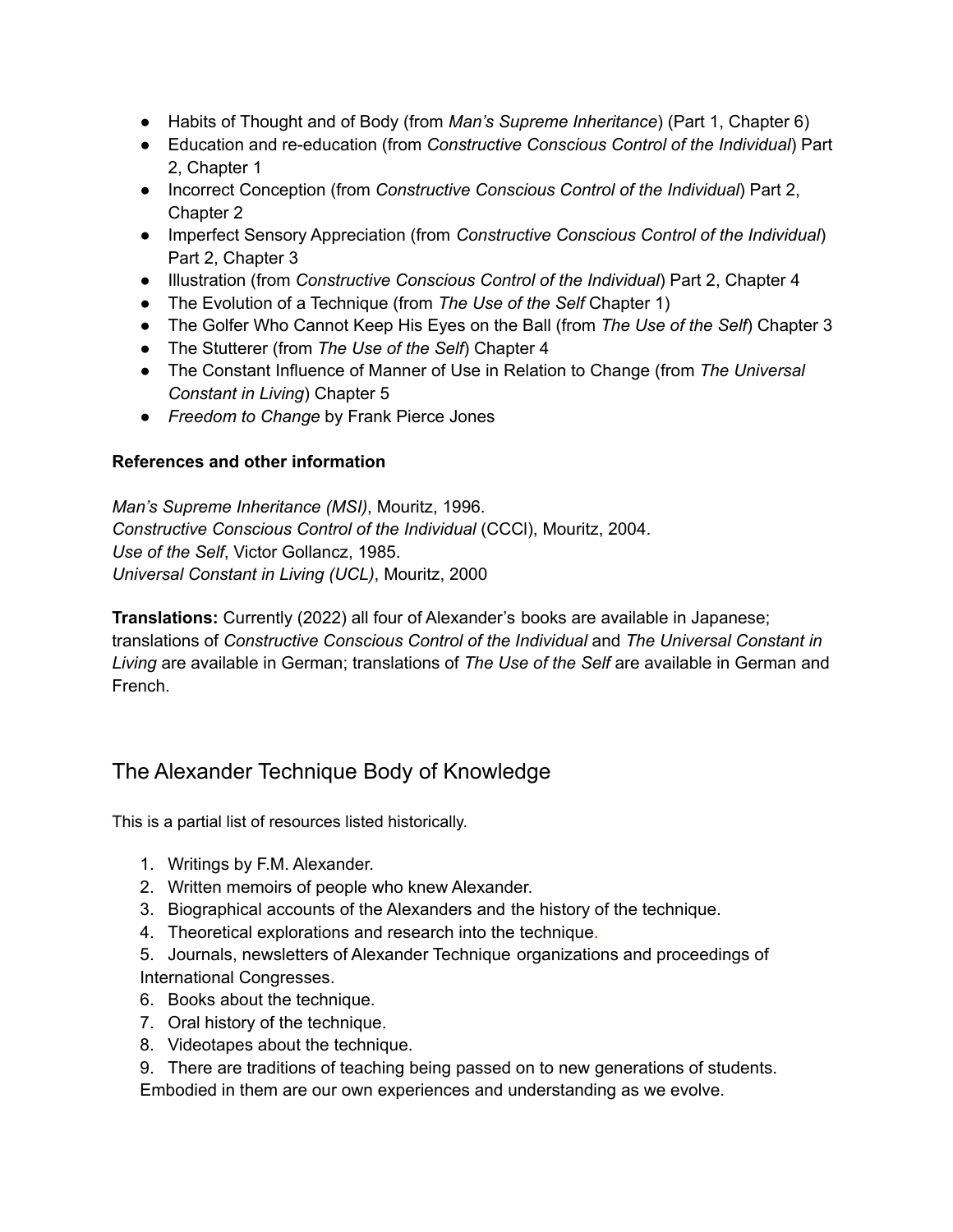10. Internet sites about the technique.

### **Task II:**

# **Distinguish the Alexander Technique from other means of improving human use and functioning**

Alexander believed that his technique was one of "education in the widest sense of the word, in that it deals with the control of human reaction." (UCL, p. 28) True change in people's behavior would occur only if people learned to use the principles of his technique. Then they could make conscious choices in response to any situation.

The five concepts (Primary Control, Psycho-Physical Unity, The Universal Constant, Faulty Sensory Appreciation and Endgaining), and the two principles (Principle of Prevention on a General Basis and Principle of Indirect Action) are the foundation of the practice of the Alexander Technique. They distinguish the Alexander Technique from other means of improving human use and functioning. Although other techniques may include some of the concepts, the Alexander Technique is the only method of improving human use and functioning which (1) teaches an indirect method of consciously preventing interference with one's best use and functioning, and (2) the only method where its teachers consciously use these principles while teaching others.

## **Task III:**

### **Develop a means for evaluating the competencies of teachers**

In order to be eligible for certification by Alexander Technique International, teaching candidates should be of good character, have a clear understanding of the Alexander Technique concepts and principles, and have the basic skills to convey these concepts and principles clearly to a pupil.

### **I. Conduct**

A. Demonstrate qualities of patience, compassion, honesty and respect in interactions with peers and students. Completion of an Alexander Technique training process shall be considered representation by the candidate's trainer(s) that the candidate has satisfactorily demonstrated these characteristics, provided the examining teacher sees no evidence to the contrary.

### **II. Knowledge**